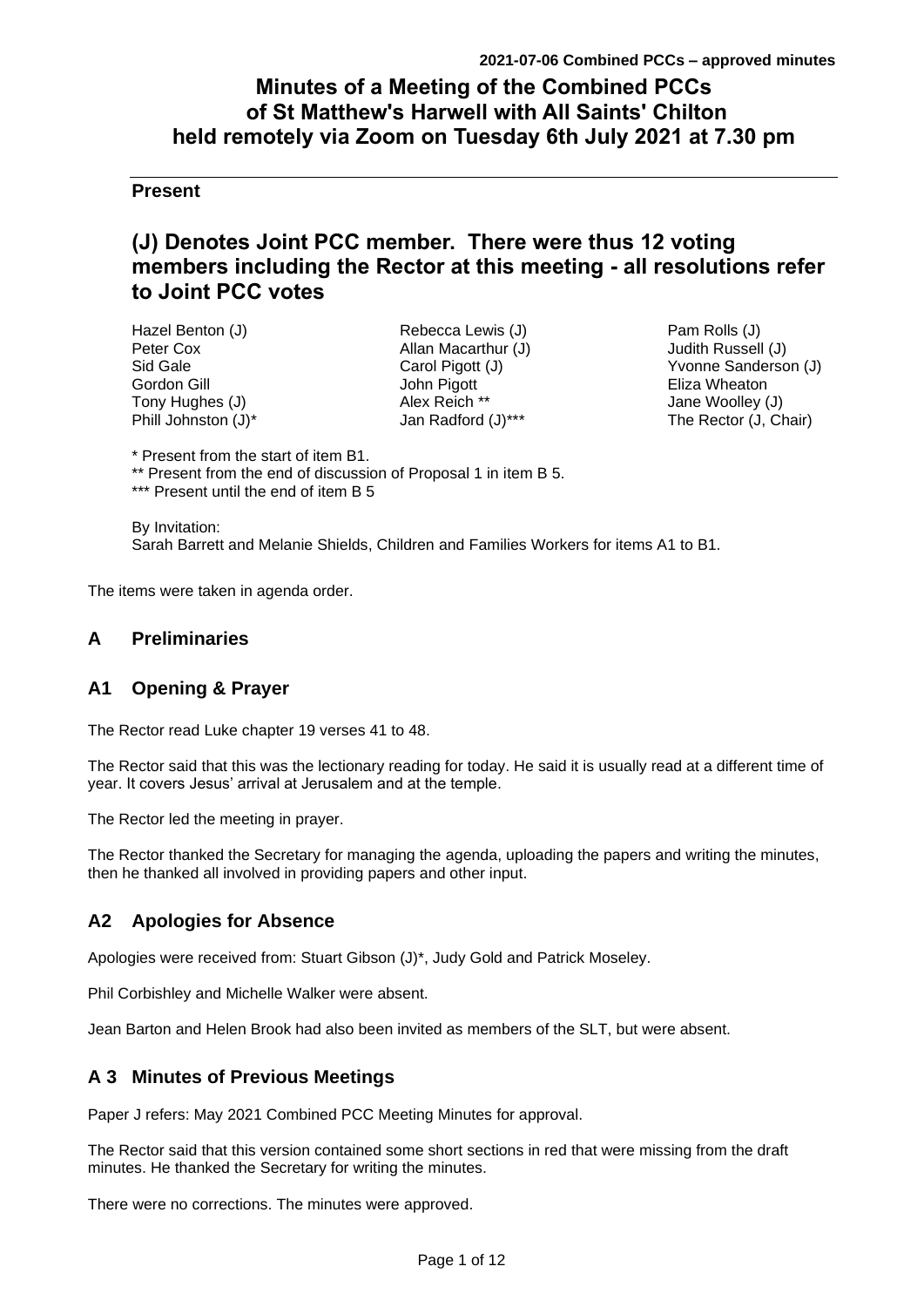Paper A refers: June 2021 Extraordinary Combined PCC Meeting Minutes for approval.

There were no corrections. The minutes were approved.

As this meeting was held on-line, the minutes will be signed by the Secretaries and Rector in due course.

# **A4 Actions / Matters arising**

Paper E refers. The matters arising are:

### **STATUS OF ACTIONS AND MATTERS ARISING AS OF 1st July 2021**

### **FROM APRIL 2019 MEETING:**

### **ITEM B 2.4.3 Didcot Emergency Foodbank**

Heading 2: Response to Emergency Appeals.

**Action:** World Mission Group to consider giving to disaster appeals, and restricted giving to World Mission,

**Status:** In hand.

# **FROM THE JULY 2019 MEETING:**

## **ITEM B 2.4.2. CAP Centre**

**Action:** Rector to circulate CAP Centre Accounts. **Status**: 2018, 2019 and 2020 accounts circulated April 2021. **Action:** Rector to discuss SOFEA Oxford with Liz Roberts and Sue Bright. **Status:** Rector has discussed this with Sue Bright

#### **ITEM B 4.2 Proposed Albania Partnership**

**Action:** World Mission Group to submit a paper on the proposal to support the Mission in Shkoze to the October Combined PCC meeting.

**Status:** In hand.

#### **FROM THE JANUARY 2020 MEETING:**

#### **ITEM C 2.1 Fundraising strategy**

**Action:** Jonathan Mobey agreed to co-ordinate the following approaches:

General giving:

Audiences: Congregations of both parishes.

Timing: Incorporate gentle references into services. Presentation by Treasurers in run up to Annual Meetings. Review in the autumn.

**Status:** Revised plans; Giving Day proposed 25 October 2020.

**Update:** Giving Day was held; plans now in progress to write to church members directly.

**Update July 2021:** Rector wrote to Chilton members, and letter to Harwell members was drafted but not sent due to improved financial picture; suggest to place on agenda of St M's PCC as to whether this letter should be sent.

### **FROM THE MAY 2021 MEETING:**

### **ITEM C 3.2 Appointment of a New Safeguarding Officer**

**Action:** Jonathan to instigate discussion at SLT of possible candidates for Safeguarding Officer and pastoral care lead in Harwell

**Status:** Potential candidates for Safeguarding Officer identified and being approached Update at meeting – See item C 3.2.

#### **ITEM C 3.4 Social Media Policy**

**Action:** Judy Gold to check with Diocese regarding the reference to "para 5" in the Social Media policy.

**The Rector gave an update on this item at the meeting:**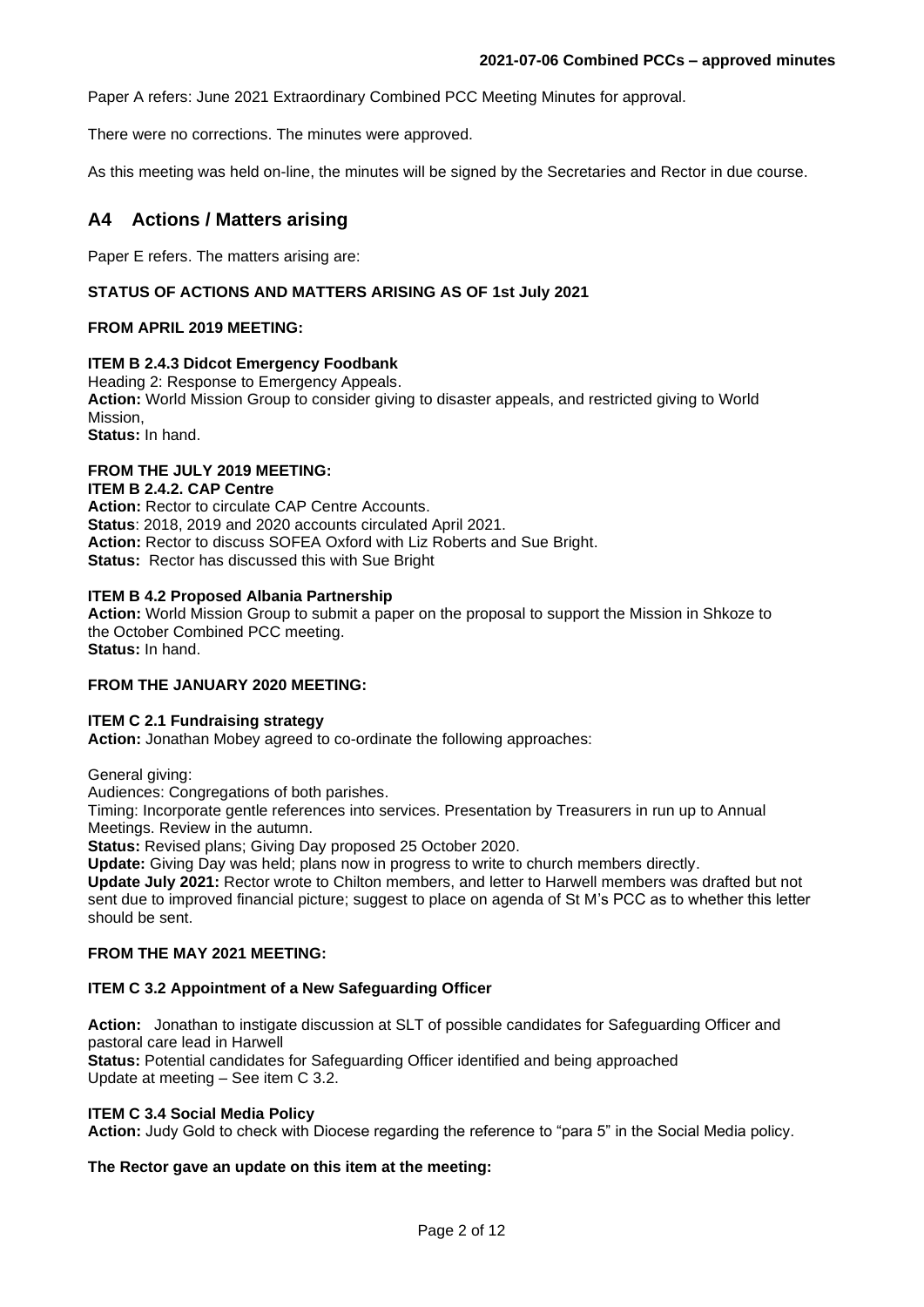Judy Gold contacted the Safeguarding department at the Diocese, who said that this policy is no longer current, hence the social media mentioned is just the older platforms. There is other more general guidance from the central Church of England Office. More specific guidance will be issued by the Diocese in due course. The Social Media Policy discussed at the May meeting will lapse.

# **A 5 Annual Schedule Items**

The annual schedule items on the agenda are item B4 and the following item:

## **A 5.1 Staffing Review.**

The Rector said that staffing is a significant responsibility of the CPCC. The Employment Group covers the legal aspects, the CPCC can consider the more strategic plans. He asked what else we should consider:

Suggested aspects included:

- Pastoral Care of staff members.
- Budget the CPCC can take a long-term view of finance, staffing costs are a large part of the annual budgets and wider strategy
- Staff Appraisals. The Rector said that these are in progress for 4 of 5 staff members. The CPCC should also ensure any follow-ups take place as required.

### **A 5.2 PCC and CPCC Meeting Schedule 2022**

Jane Woolley said that the 2021 schedule had gone through a couple of iterations, which had highlighted that this process could be improved. Tony Hughes suggested that a sub-committee is formed to consider this and propose a schedule. Jane Woolley suggested that the committee could consider facets including number of Combined and Individual meetings, location, in person or on-line meetings.

Jane Woolley suggested that the sub-committee consists of the two Individual PCC Secretaries, the Combined PCC Secretary and the Rector, and anyone else interested. **No Objections.**

Jane Woolley will schedule the meeting of the sub-committee who will prepare a paper for discussion at the October CPCC meeting. Any suggestions of other facets to be considered should be sent to her.

#### **ACTION: Jane Woolley to arrange sub-committee meeting.**

# **A6 Other Joint Issues**

There were none.

# **B Mission Strands**

# **B 0 2020 Vision**

### **B 0.1 Discerning a Vision – Lead Academy Update**

The Rector reported that the Lead Academy had started in 2020 then the world changed due to the pandemic. The delegates from our benefice had continued with the program, and the final sessions were last week. In general, the program had been encouraging and positive with the opportunity to consider what the churches do and share ideas. They will give a more detailed report in due course.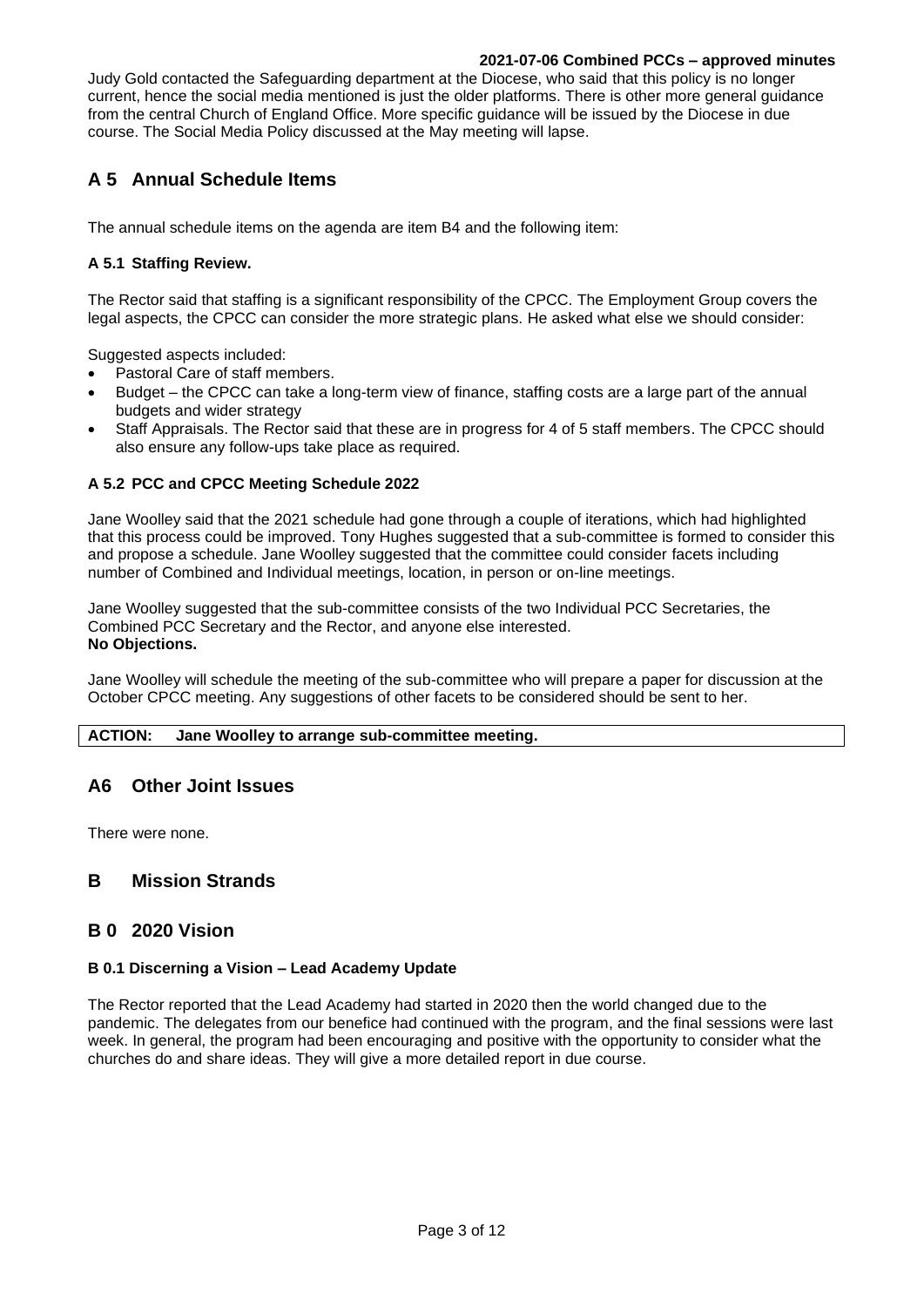# **B 1 Children, Youth and Families**

### **B 1.1 Update and Plans**

Paper D refers: CFW Report April to June 2021: Activities including Weekly Sunday Family Service, Fledgelings, Easter Trail, Holiday Club, Reflective Spaces and Parent talk course. Also, Actions to consider.

Sarah Barrett said that there were no decisions required. The Children and Families activities have moved back from on-line to in person. Parents had appreciated the free play in Fledgelings.

The Rector thanked Sarah Barrett and Melanie Shields for their report.

Sarah Barrett and Melanie Shields answered questions:

### *When will the Chilton Community Hall be available again for Fledgelings?*

Once all of the national covid restrictions have been dropped they will restart, hopefully in September. If not, they will restart in the main Chilton Village Hall.

### *How many Children will attend Holiday Club?*

There will be two weeks with 45 children attending each week. The CFWs considered that this was a sensible number that can be safely accommodated bearing in mind Covid and the number of volunteers available. There are two lovely teams but it would be quite tight if there were more children. This gives a total of 90 children compared to the usual numbers of 120-130.

The Rector thanked Sarah Barrett and Melanie Shields for their work. They have been a lifeline to many families, have been innovative and flexible, have carried themselves well, and are fighting the good fight in difficult times.

### **B 1.2 Greater Didcot Youthwork Trust and Youth / Secondary Schools Work**

Paper K refers: Update on Youthwork Trust: Structure, budget, and employees. Executive summary of six key activities including: Discipleship Hub, Training and inspiration, School provision, Youth Café, Sports Outreach and Youth Alpha. These are aimed at different age ranges and have different start dates and frequencies.

The Rector added that the Trust started in May. A grant of £115,000 from the Diocesan Development Fund plus the financial commitment of the Partner Churches, provides 80% of funds required for the first five years of operation, which is a good start but more fundraising is required. The six key activities are above and beyond what is happening in the individual churches now. The two youth workers who will be employed are Hannah Field and Joe Loesher.

The Rector answered questions:

*It is an ambitious program of work for the number of staff, will a lot of volunteers be needed?* The Rector agreed. The activities are at different frequencies so the number of volunteers needed will vary. Plans for the Youth Café are advanced and plans for the other activities are in progress. Melanie and Sarah will stay focussed on Harwell and Chilton as we fully fund their work. The other partners half-fund the Youth Workers, with the rest funded by the Trust, so they will have a wider remit.

*Will there still be Youth Fellowship in the Benefice or will the trust activities take over?* Experience will show if the Trust activities do serve the needs of our young people. It may be that we host activities such as Discipleship Hub or Sports Outreach as we have a building, in the same way that the Baptist Church is planned to host the after school drop-in Youth Café.

#### *How is the situation of the Children and Families Workers assured in the Trust, over time they may want to do other things?*

This will be kept under review. Each partner church in the Trust has an ex-officio trustee, if the church has an employee, their line manager will be the Trustee (the Rector is the CFWs line manager). In extreme circumstances a church could withdraw from the Trust, but the arrangements should work well. The arrangements for the CFWs will be scrutinized and overseen by the CPCC, who will need to be content if the CFWs start to work more outside the Benefice.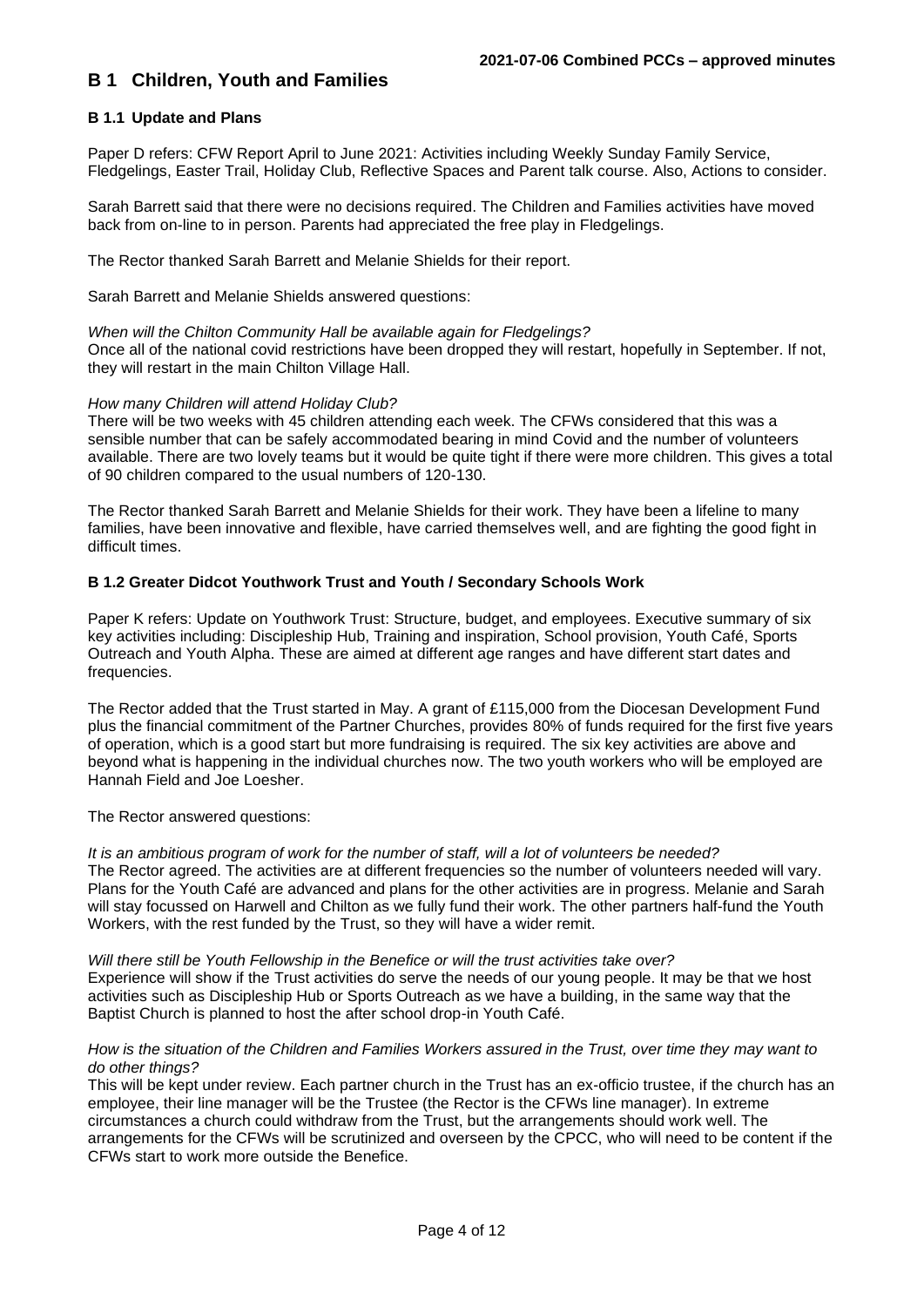*Chilton Church has a shortfall on funding the Children and Families Work, how will this affect the finance and fundraising?*

The last letter to Chilton Parishioners included an option to donate specifically for the CFW. We could make a fresh appeal for this work, and we could appeal to the wider village communities. Currently Chilton is drawing on the Church Hall fund. The fundraising for the Trust may eventually be sufficient to subsidise the Benefice's contribution.

#### *What access will we have to the Youth Worker's time for specific events e. g. a Youth activity at Harwell Feast or Songs of Praise?*

We would have access, and similar requests have already been considered by the trustees. They will be approved where the activity is likely to be fruitful. However, the youth workers are going to be very busy and only have so much time available. The trust will ensure there is no bias between areas.

Gordon Gill added that there is a mixture of Anglican and other denominations of the 6 in the trust, and 11 parishes in the Deanery. As Christ responded to need, there should be no demarcation between parishes. We are really all in it together, to reach as many as possible of the thousands of secondary age youngsters that do not come to church. We should step out in faith. Bishop Steven said that we should cast our net into the deep and take risks.

The Rector said that a lot of people are prepared to do just that. The Diocese has been encouraging by giving the grant, and they are keen to be involved. David Tyler (Assistant to Archdeacon Judy French) provides a formal ongoing link with the Diocese

*How would differences in safeguarding rules between Anglican and other denominations be resolved?* Safeguarding is a key responsibility of the Trust and our benefice. The Trust is working to harmonise the rules and clarify the details, such as which rules - Trust or denomination - would apply in which venue. There are not thought to be major differences.

#### *Would the Youth Workers be available to help with restarting and running a regular Sunday Youth Fellowship in our benefice?*

The monthly Discipleship Hub will meet some of the aims of Youth Fellowship. Two key questions are how much is done centrally and how is dispersed to local churches, and how much the youth workers can resource local churches. Sunday is busy, and the youth workers will also need to connect with their local churches.

#### *What about weekly provision for young people locally? Relationships are usually local.*

A twice weekly Youth Café is planned, be held in the Baptist Church. This is on the school travel route for St Birinus school and is near Didcot Girls school. It would also fulfil some of these functions. Relationships can vary and change quickly, and year groups are different – what suits 13 year olds may not suit 18 year olds. There is a lot still to work out and the Trust will keep talking to the individual churches.

Hazel Benton reported that, as in Paper I, the Trust will not start until September so the CFWs contract has been extended until then. The Rector said that this will be formalised.

The Rector will continue to update the CPCC as more details are finalised. The school holidays are starting soon, and most activities will start in the autumn.

# **B 2 Evangelism and Discipleship of Adults**

## **B 2.1.1 Home Groups**

The Rector reported that Jean Barton has asked to step down as Home Group Coordinator. She will not be replaced yet, as the Rector wants to consider if there are other ways that Home Groups could link into other activities, so the role may be different.

## **B 2.1.2 Central Courses e.g. Bible, Lent Advent and B 2.1.3 Alpha and Christianity Explored**

The Rector reported there are currently no courses underway.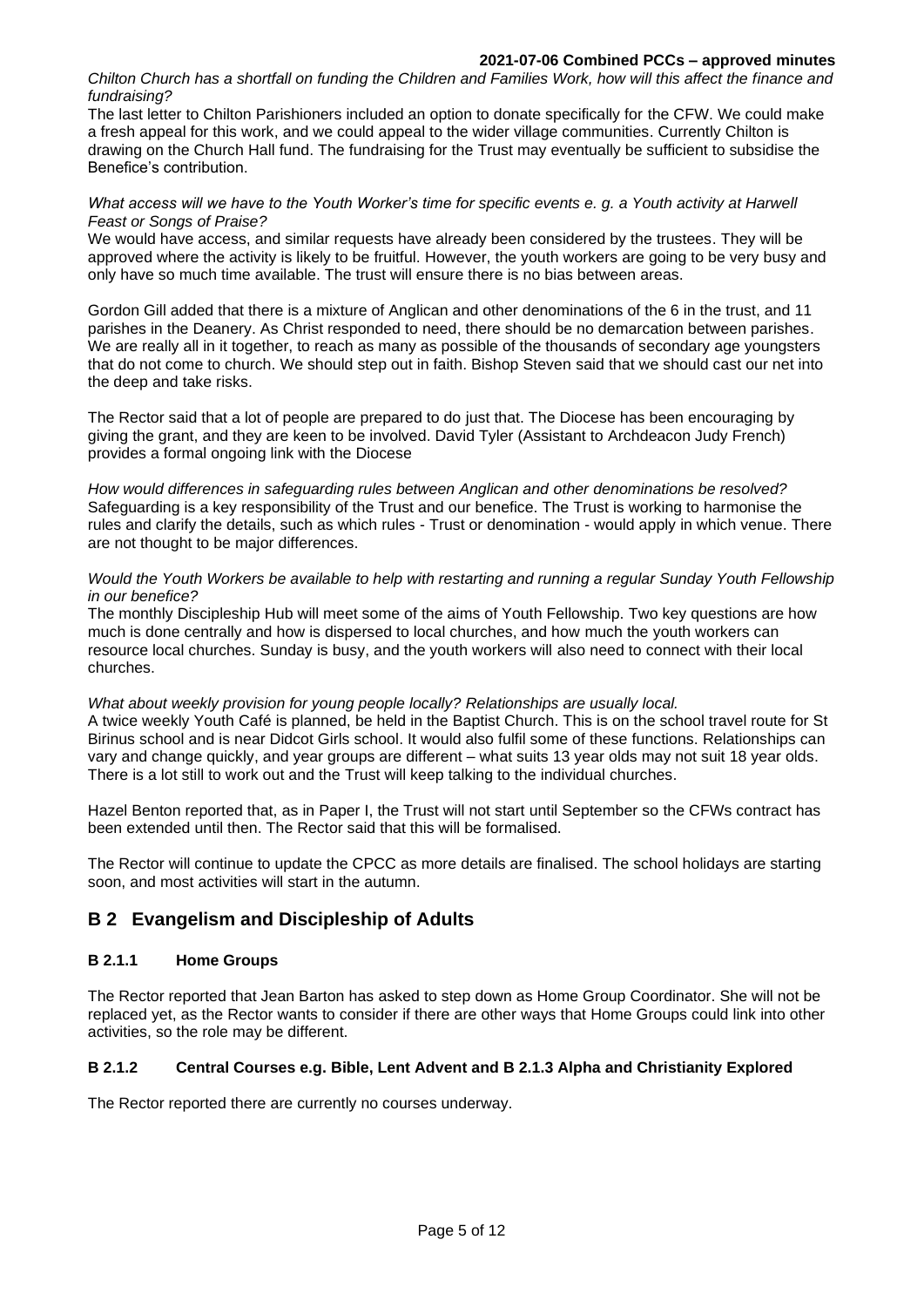### **B 2.2 Baptisms, Weddings and Funerals**

The Rector and Pam Rolls reported:

### **Baptisms**

There have been some enquiries and a bit of a backlog due to the pandemic restrictions. Families want their children to be baptised before they grow bigger. A recent child baptised was 3 years old, another couple that have been shielding have also enquired.

### **Weddings**

The first wedding for 20 months took place at Chilton last week, with another next week. There are more weddings over the next few months and enquiries coming in. There have also been quite a few banns to read, and the Rector meets with the banns couples.

### **Funerals**

There have been a few funerals in the churches and local Crematoria.

### **B 2.3 Responding to financial Need**

### **B 2.3.1 CAP Money Courses**

Sid Gale and Carol Pigott reported:

- Daytime and student courses were advertised but there were no takers.
- Courses can and have recently been run for one person. This may be better for some who can't do online or need more anonymity.
- An online course was run with two people participating from outside the local area.

### **B 2.3.2 CAP Centre**

Sid Gale reported that the  $47<sup>th</sup>$  client in 6 years has gone debt free.

The Rector reported that work continues. Gathering information with the clients for the Debt Centre was more difficult during the lockdowns. The meeting room at St. Matthew's has been used for this recently.

### **B 2.3.3 Didcot Emergency Foodbank**

The foodbank is working hard with lots of activity and clients. There is a large collection of donated food at St Matthew's to go to the food bank. There is none at All Saints', but donations may come in once more services are being held. The foodbank is well enough supplied and no emergency requests for specific items.

#### **B 2.4 Social and Community**

Yvonne Sanderson reported that she has contacted the people that were helping to suggest a meeting and is waiting to hear back.

The Rector said that there could be a difference between what is legally permitted and what people are comfortable to do. People may be uncomfortable socialising for some time. This may also apply to in-person services.

# **B 3 Pastoral Care**

Paper H refers: The paper conveyed thanks to all who carry out Pastoral Care, and covered recruitment of a new leader for Harwell and of more carers, visiting and staying in touch, home communions to restart, weddings, funerals and Bereavement care and Generation Gold 'Summer-in-a box' and plans for September.

Pam Rolls highlighted the need for more visitors and someone to lead the Harwell team. The Staff Team has considered who might be suitable to be approached to lead, subject to the Rector's approval.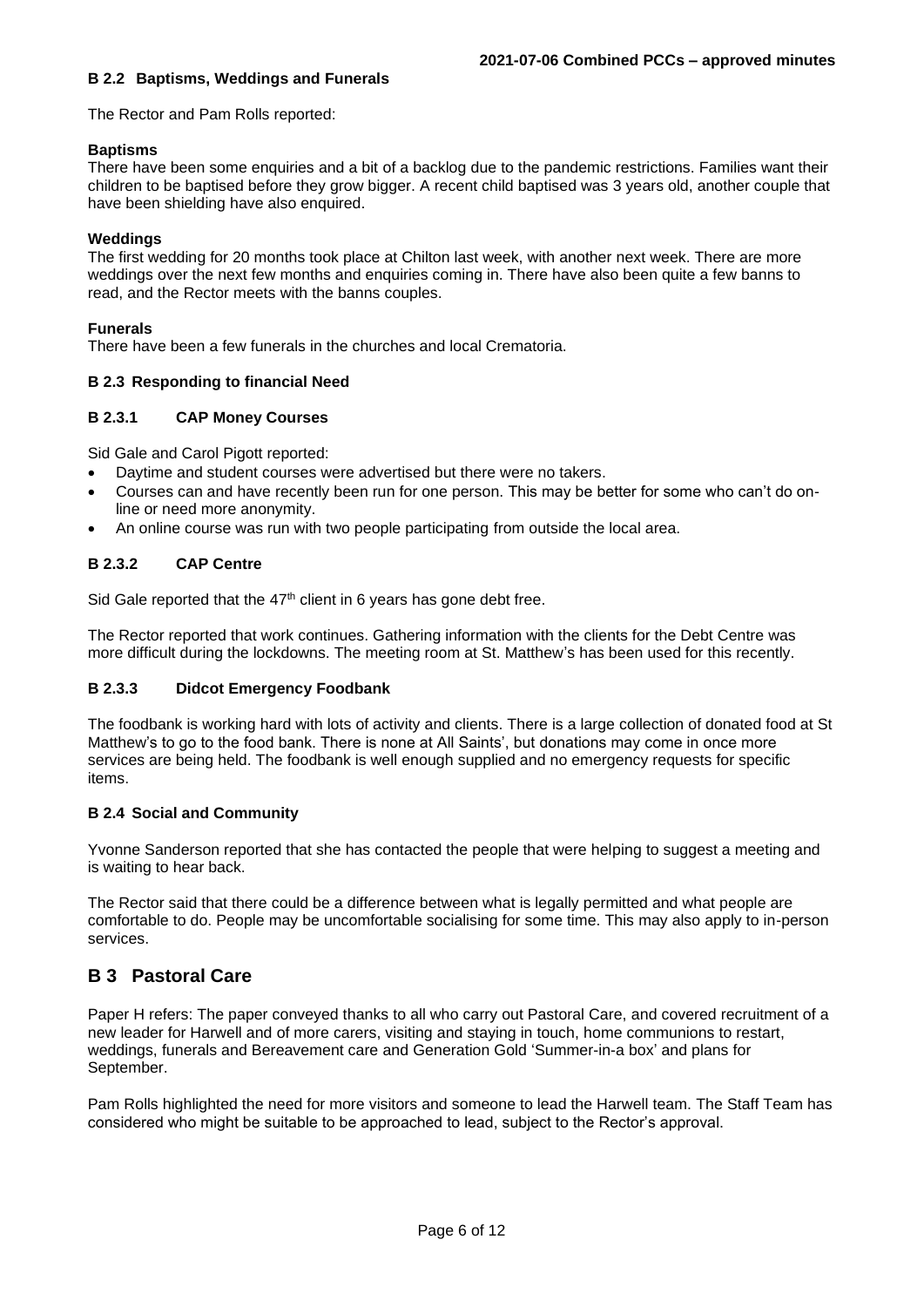Visitors are continuing to visit more people in their homes as restrictions have lifted a bit, also by phone and email. The Easter Generation Gold was "in a box" and delivered, and a summer goodies box will be delivered in the coming days. Pam Rolls and Jan Radford are planning an Autumn Generation Gold service.

The Rector thanked Pam Rolls and Jan Radford for their work.

# **B 4 World Mission**

Yvonne Sanderson reported that the World Mission Group will meet this week to consider the budget. The group needs more people, from the PCC or in the churches. There are currently four group members and sometimes only two are available to meet. It is very important that we look outwards to the world, and don't just concentrate on the local area.

The Sharlands (mission partners of the Benefice) are in the UK and can visit in September.

The Rector said that when regular in-person services are restarted, we could relaunch the WMG, to help recruit new members. He is planning the schedule of services at the moment

# **B 5 Worship Services**

### **B 5.1 Fresh Expressions and Communication plan for the service pattern and rationale agreed at June Extraordinary Combined PCC meeting**

Paper L refers: Services for 2021 and Beyond - Further Details.

The Rector apologised for the lateness of distribution of the paper. He described the background and proposals:

Following the May Combined PCC meeting and Extraordinary Combined PCC meeting in June, the agreed pattern of weekly Sunday services from September is as follows:

- 9.30am All Saints' Chilton Service of Morning Worship and Holy Communion
- 10.00am St Matthew's Harwell Informal 'interactive' worship service
- 11.30am St Matthew's Harwell Service of Morning Worship and Holy Communion
- 6.00pm St Matthew's Harwell Service of Evening Worship and Holy Communion

In addition, there will be services as follows:

- $\bullet$  2<sup>nd</sup> Sunday of the month, 10.30am Chilton Village Hall Informal 'interactive' worship service
- Weekday service of Holy Communion at All Saints' Chilton and St Matthew's Harwell
- Additional services on 'festivals' and other special occasions

#### **Decisions required:**

- 1. Which of the 9.30, 11.30 and 6.00 Sunday services are services of Holy Communion.
- 2. What form the other services on other Sundays will take.
- 3. The day, time, location and frequency of the midweek Communion services.

NB Canon Law requires us to hold at least one service of Holy Communion each Sunday in the Benefice

The paper contains three proposals, one for each decision required. Proposals 1 and 2 are linked, but it was agreed that these were taken in turn.

### **Proposal 1: Sunday Holy Communion Services**

#### **Regular Holy Communion services in the following pattern**

- **9.30am Chilton: 1st and 3rd Sundays**
- **11.30am Harwell: 2nd and 5th Sundays**
- **6.00pm Harwell: 4th Sundays**

The Rector answered questions:

- The 8am service was Holy Communion every Sunday, which covered the requirement in Canon law.
- He would steer baptisms towards the more formal version of the 10am service at Harwell church (not with groups) or possibly the 11:30 or evening service. It would be sensible to avoid Holy Communion Services.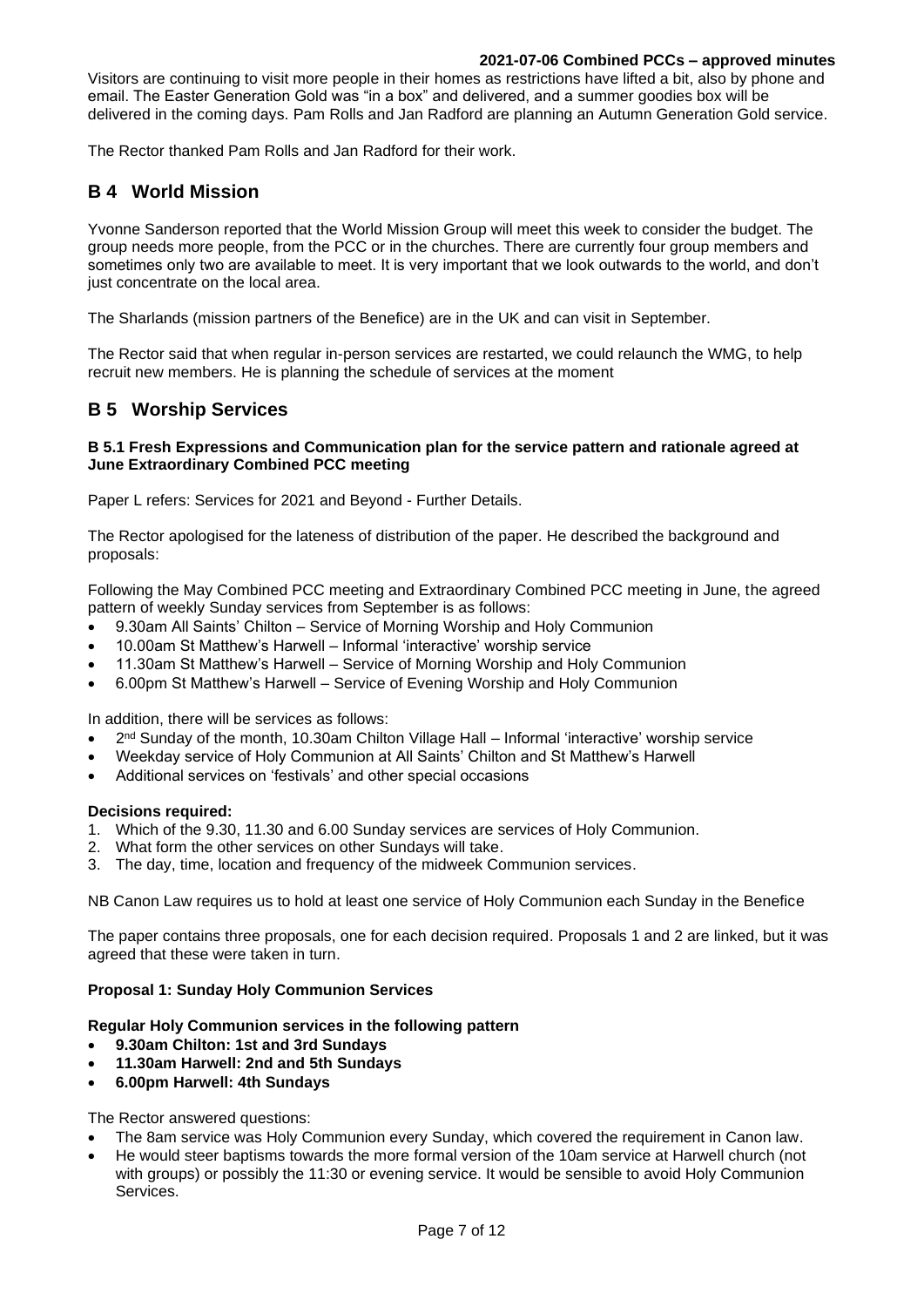- Holy Communion would be included in some 10am services, but would not be tied to the regular pattern.
- The pattern outlined above covers the legal requirement.
- It is part of the trial so could be altered again.

| <b>Resolution</b> | Proposal 1 in Paper E is adopted. |                 |  |                       |                                           |  |  |
|-------------------|-----------------------------------|-----------------|--|-----------------------|-------------------------------------------|--|--|
| <b>Proposed</b>   | Rector                            | <b>Seconded</b> |  | Passed by<br>the JPCC | 11 for, none<br>against, 1<br>abstention. |  |  |

**Proposal 2: Non-communion services**

**Non-communion services as follows:**

- **11.30am Harwell: 'Morning Worship' for other non-Communion services (formally services of Morning Prayer and Services of the Word from Common Worship).**
- **6.00pm Harwell: 'Evening Worship' for other non-Communion services (formally services of Evening Prayer from Common Worship).**
- **9.30am Chilton, for other non-Communion services:**
	- **o Option A: combination of 'Morning Worship' (Common Worship services as above) and services of Morning Prayer (from the Book of Common Prayer, BCP) – frequency to be determined**
	- **o Option B: 'Morning Worship' (Common Worship services, as per 11.30am Harwell above)**

Discussion ensued. Comments are gathered here together under the following broad headings:

### **BCP Services**:

- A 6pm BCP evening service in St. Matthew's is not in the plan. It is important and preferred by people who attend.
- The Rector said that the new pattern has BCP services in Chilton. Only a small number appreciate BCP services, though he is mindful that all individuals are valued and nourished. He is not convinced that it should be part of the mainstream services though this is a debatable point. We should look after those already attend and the 95% of people that don't.
- It is important that we are working as a Benefice so there are alternatives for people to go to every Sunday. This is the loving thing to  $do - if$  a service at your local church is not your preference, then there will be one close by.
- It is important to have a small provision for those that prefer and value the BCP service.
- Some present did not prefer the BCP service, but were happy to have it for the benefit of others.
	- There were various suggestions for frequency of the BCP services on Sundays and midweek:
		- once every two months at Chilton morning and once a month at Harwell evening
		- once every two months at Chilton when the other service (in the Village Hall) is informal worship.
		- quarterly in the evening and the midweek service.
		- Reinstate the 8am Sunday service
		- Midweek service only
- The 8am service would be better for BCP mid-week is acceptable if you are retired.
- The Rector said that the 8am Sunday service would be another Sunday service to resource in addition to the current four. We could re-introduce it if the midweek service does not work.
- BCP Services could be made more accessible to people unfamiliar with them by explaining as the service goes along, which would serve as a reminder to the regular attendees.
- BCP liturgy contains beautiful wording which attendees appreciate.
- The Rector said that people who are familiar with church services, (which covers most on the CPCC), find it easier to understand what is happening in BCP services. However, we are not representative of the rest of the community. His concern is that someone may attend to try out a service, find it is BCP and not like it, and not turn up again. There was some sympathy with this opinion.
- People may be more put off by the national Church of England's perceived attitude to (or silence on) issues important to them, such as LGBTQ+ equality, gender identity, the Black Lives Matter campaign and climate change etc.
- The Rector said that the numbers attending the BCP services are in decline and we really need to engage the other 95% of the community or we will become unviable in the next three years. Some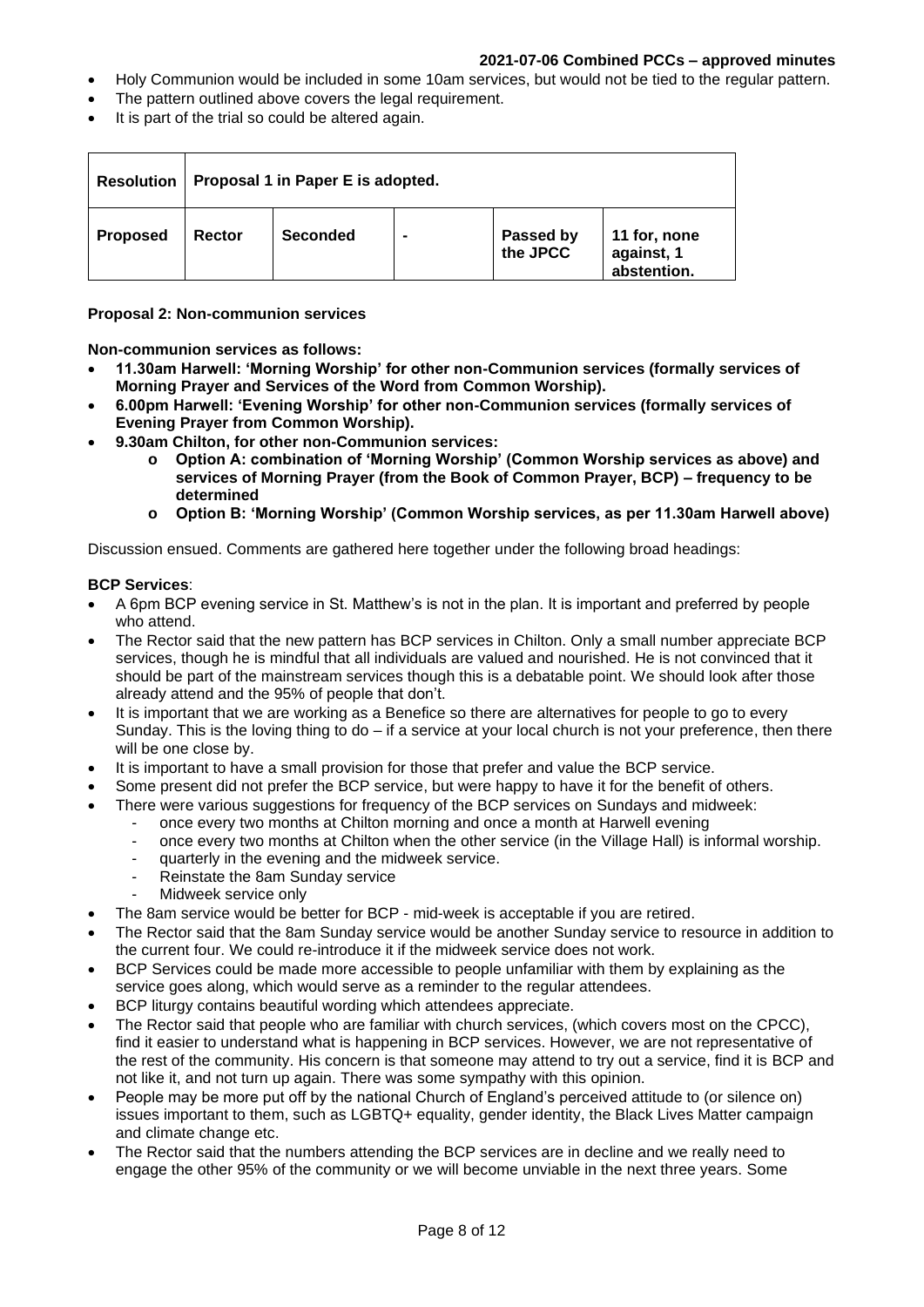suggestions will take us back to almost the pattern we had previously This is a good opportunity to do something different with the evening service as well as the morning services.

- The Rector was concerned about consistency; regular attendees can understand the varying pattern of services but people attending sporadically or for the first time may not check the website or Broadsheet.
- This is a trial phase so we should try as many service types and get as much feedback as we can.
- We could try dropping BCP and see if anyone misses it. It was said that this would end the service.
- There was some discussion of the changes made so far.

The Rector said that as the discussion of this proposal was not drawing to a consensus, it should be left in abeyance to give more chance to reflect on the paper.

#### **Review of new services/service pattern**

- There needs to be a set date to aim for. The original timetable was for a review in September. The timetable is now for a September start, so the review should be moved back.
- There were suggestions of review dates.
- The Rector said that an interim review by the SLT is scheduled for October, and by the CPCC in November. The patterns agreed now could continue to run for longer, possibly until at least Christmas. There could be a further review after Christmas, e.g. in March. Changes could be made after either review as required.

### **Communication**

• There was some discussion of communications by the Broadsheet and Church-wide email.

### **Proposal 3: Midweek Communion Service**

#### **Thursdays 11am alternating between All Saints' Chilton and St Matthew's Harwell, initially monthly in each, with a view to increasing to fortnightly.**

Discussion ensued:

- The service could be at lunchtime to suit the growing number of people working from home or who work locally. It is a chance to do something new.
- This service is being offered as a replacement for the Sunday 8am Holy Communion.
- Older people tend to have their main meal at lunchtime and so an 11am service might clash with that.
- A late morning service could be followed by a light lunch possibly for Lent, this would not clash with the school run.
- We should ask the 8am congregation for their opinion, especially due to the long gap since the regular services were stopped.
- If we ask people first, then we would get too many options, we should decide on a day and see if people attend.

| <b>Resolution</b> | Proposal 3 in Paper E is adopted. |                 |  |                       |                                            |  |  |  |
|-------------------|-----------------------------------|-----------------|--|-----------------------|--------------------------------------------|--|--|--|
| <b>Proposed</b>   | Rector                            | <b>Seconded</b> |  | Passed by<br>the JPCC | 10 for, none<br>against, 2<br>abstentions. |  |  |  |

A request was made for numbers viewing the online services.

#### **ACTION: Allan McArthur to provide statistics.**

The Rector asked the CPCC to reflect on the options for the non-Communion services.

# **C 1 Communications and Operations**

### **C 1.1 Update and Plans**

Work is in progress to tidy up the database.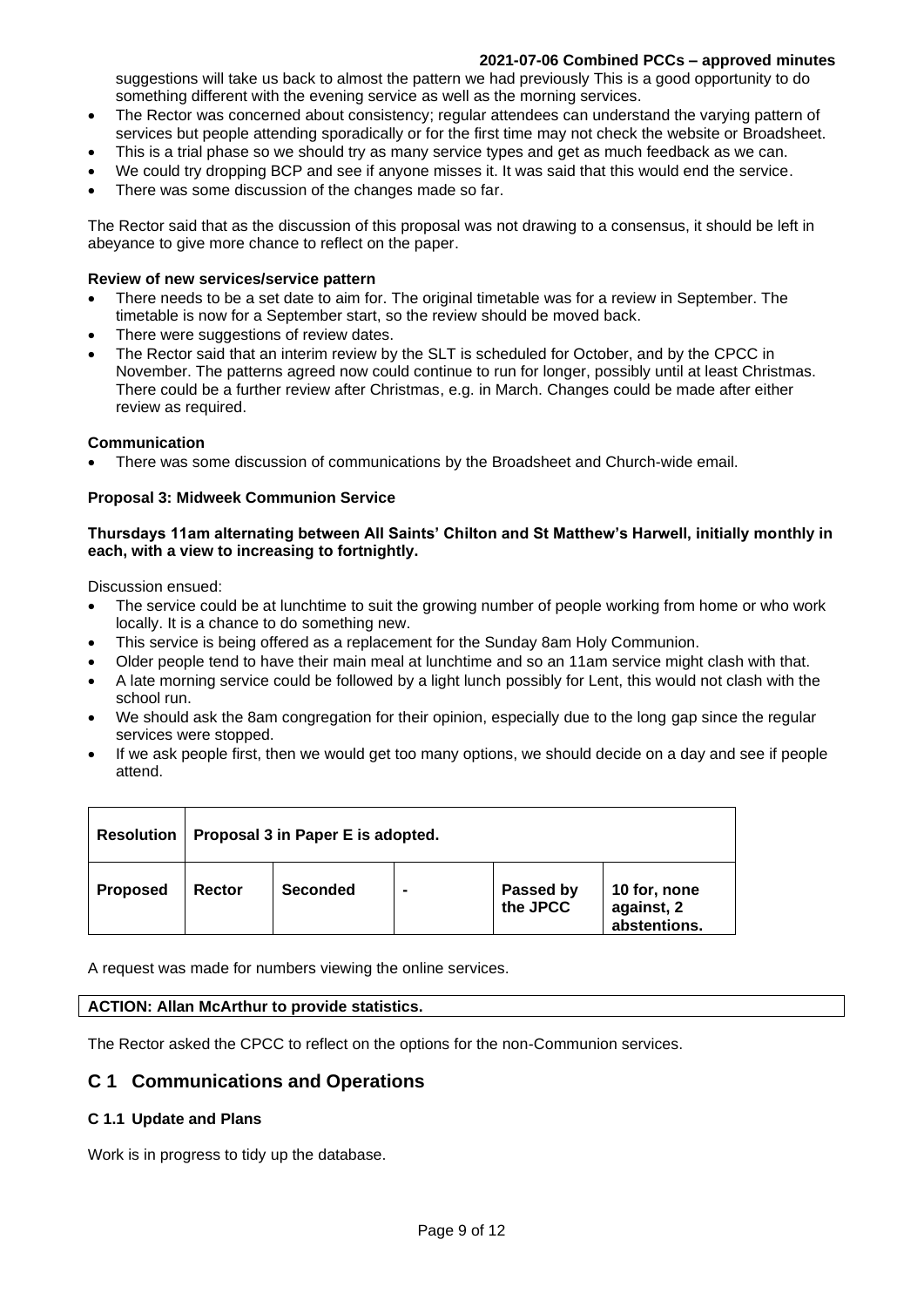### **C 1.2 General Data Protection Regulations**

Work on the database was started by Chris Pollard, but he has moved away, so this needs to be picked up.

# **C 2 Stewardship and Finances**

### **C 2.1 Update and Plans**

The Rector proposed that Item C 2.1 Fundraising Strategy still outstanding from January 2020 is discussed at the September Individual PCC meeting. (See also A 4 Matters Arising). **No Objections.**

Phill Johnston said that there was nothing to report to the CPCC.

# **C 3 Safeguarding**

### **C 3.1 Update and Plans**

Paper C refers, written by Judith Gold, Deputy Safeguarding Officer: DBS Checks, Home visits, Training is available, DBS is to update their identification checking guidelines and Recruitment of Safeguarding Officer.

See also A 4 Matters Arising on Social Media Policy.

#### **C 3.2 Appointment of a New Safeguarding Officer**

The Rector said that he had approached someone about being Safeguarding Officer, but they had declined. The search continues.

# **C 4 Staffing and Leadership**

### **C 4.1 Update and Plans and C 4.2 Employment Committee**

Paper I refers: Update from Employment Group – extension to CFW contracts.

The Rector said that the extension to the CFWs contracts was considered under item B 1.2.

#### **C 4.3 Permission to Assist at Communion - deferred**

The Rector added that the Senior Leadership Team had recently considered how Holy Communion is administered, as this is under consideration more widely (see item C5.1). The SLT will revisit it in due course.

# **C 5 Wider Church**

#### **C 5.1 Deanery and Diocesan Synod**

Paper E refers: Diocesan Synod Summary 19 June 2021 This was tabled with no comments or questions.

#### **Terms of Office of Lay Members on Deanery Synods.**

Paper G Refers: Amending Resolution to CCRs – Lay Members on Synods

Gordon Gill said that there is a move at the General Synod who are looking at good governance. A lot of committees are made up of white people who are over 50 years old. The synod wants the committees to better reflect the community not the congregation – younger, less white and more BAME and LGBTQ+. The Synod has put a limit on the number of terms a person can serve on Deanery Synods as a catalyst for change. However, this would also have the effect of lowering the time that new Synod members have to learn how the Synod works before becoming Deanery Lay Officers, so they may not feel that they are able to volunteer.

The Wallingford Deanery is proposing an Amending Resolution to modify the limit.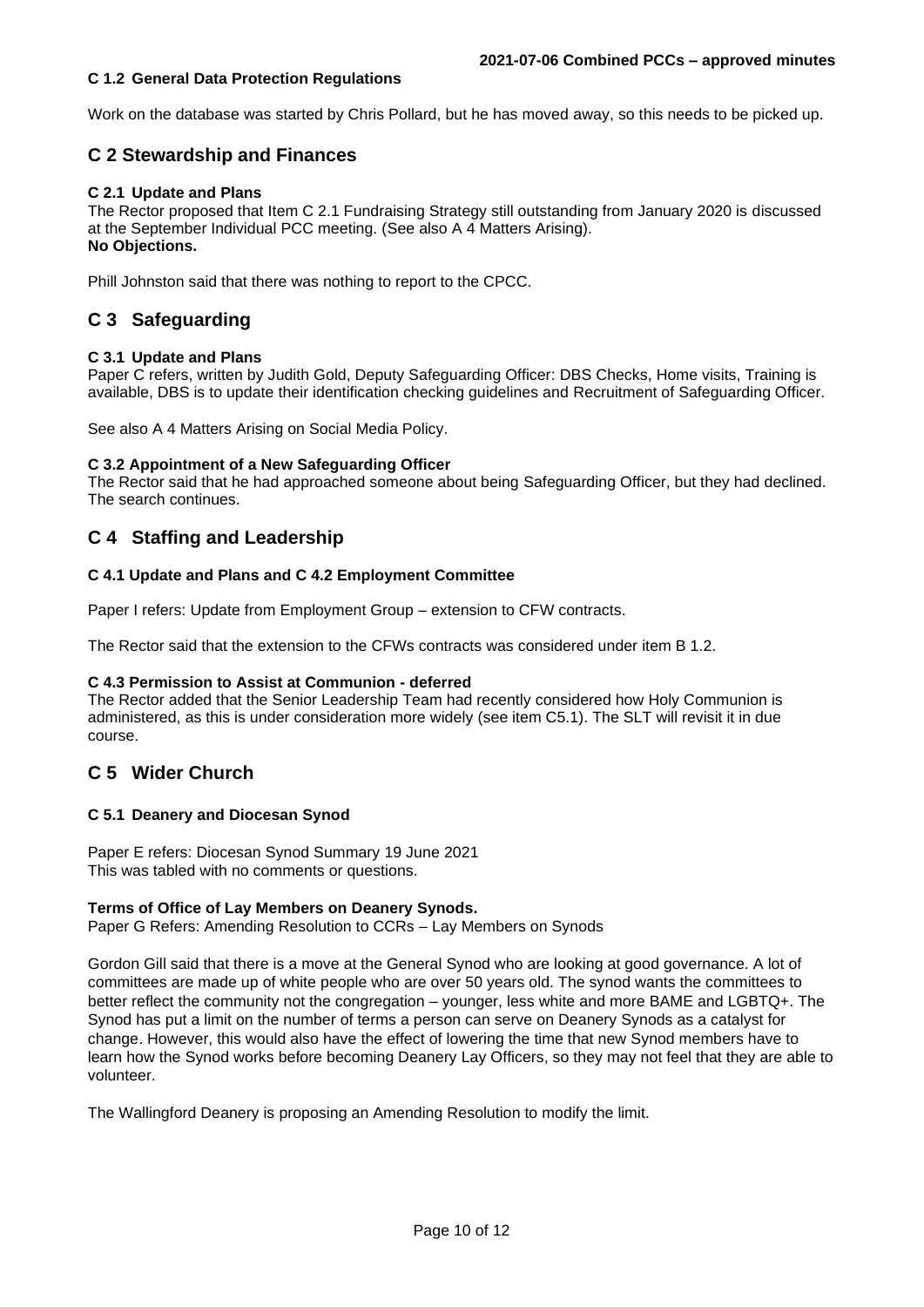### **Common Cup at Holy Communion**

Paper B Refers: Witney Deanery Motion on Common Cup at Holy Communion.

Sid Gale and Gordon Gill explained this motion. Due to the pandemic, there have been modifications to the way Communion has been distributed, which have caused upset in some cases. It calls on the Diocesan Synod to ask the House of Bishops to give advice on matters such as individual cups instead of the common cup, and online consecration, and just the Celebrant taking Communion.

The motion has been passed by the Diocesan Synod and will be considered by the House of Bishops, but they will not consider it until next year. Gordon Gill said that there was no desire to keep the common cup in the debate, the origins of which pre date understanding of public health and germ theory. All were in favour of doing something quickly.

The Rector said that we also need to consider what we do in the Benefice, and mentioned a couple of possibilities. People may also be staying away for now. He thanked Gordon Gill and Sid Gale for keeping us informed.

### **C 5.2 Great Western Park and Valley Park**

The Rector reported that the new curate, Sasha, has arrived. She will be connected to All Saints' Didcot (and her Training Incumbent is Andy Lord), and living in Great Western Park, with a view to living and working in Valley Park when housing there is built and occupied.

## **C6 Any Other Business**

### **C 6.1 Living in Love and Faith.**

The Rector introduced this item: The world has changed a lot in attitude to gender identity and same-sex marriage. Before the pandemic, the Church of England had started a "listen and reflect" consultation, with resources and seminars on-line, designed to get churches thinking about these matters, then feeding back to the national church.

The timetable for submitting feedback was set before the pandemic. This is a significant issue and deserves time and effort spent on it. In addition to the extra work and pressures from the pandemic, our Benefice is currently restarting services and introducing some completely new services and a new service pattern. The Rector suggested that we consider this next year when we can give it the time and thought it deserves.

The material is interesting, and Eliza Wheaton, Jan Radford and the Rector attended one of the seminars. Eliza Wheaton agreed that the material is very interesting, with a book and podcast as well as the webinars. It is very gentle and covers disagreeing well whilst still loving each other and remembering why we are together and what we have in common. We should not put this off indefinitely but decide a date to start.

Discussion ensued:

• A PCC member said that it was a fantastic opportunity to reach out, and show that the Christian message is attractive and Christians have a wide range of opinions on these matters. It should be legitimate to be a Christian and support, or have reservations, or be against same sex marriage or transgender issues and live side by side with Christians who share different opinions. The consultation should be brought to the wider church's attention beyond the PCCs. If we are modifying our services to a  $21^{st}$  century style, we should also be able to hold  $21^{st}$  century ideas and opinions.

The Rector said that he would be happy if that were the case, without stating whether he agreed or not, but others have stated that they will leave if the church allows same-sex marriage. We already have enough to consider at the moment.

- There was some agreement that this is important and there is some urgency to consider it.
- A couple of youth group leaders said that their groups were keen to discuss same-sex relationships and gender identity, but they did not feel equipped to lead or teach on these subjects.
- It is important to maintain unity, it would not be good to be seen to be arguing in factions.
- If we do not feed back according to the timetable, will we lose the opportunity to give our input? Eliza Wheaton said that there are opportunities to feed back into next year and the Rector said that there are indications that the timetable may be altered.
- There was discussion of how the Benefice might use the material, with some section or all of the church, including as to whether this could be done as a "Lent / Advent Central" style course